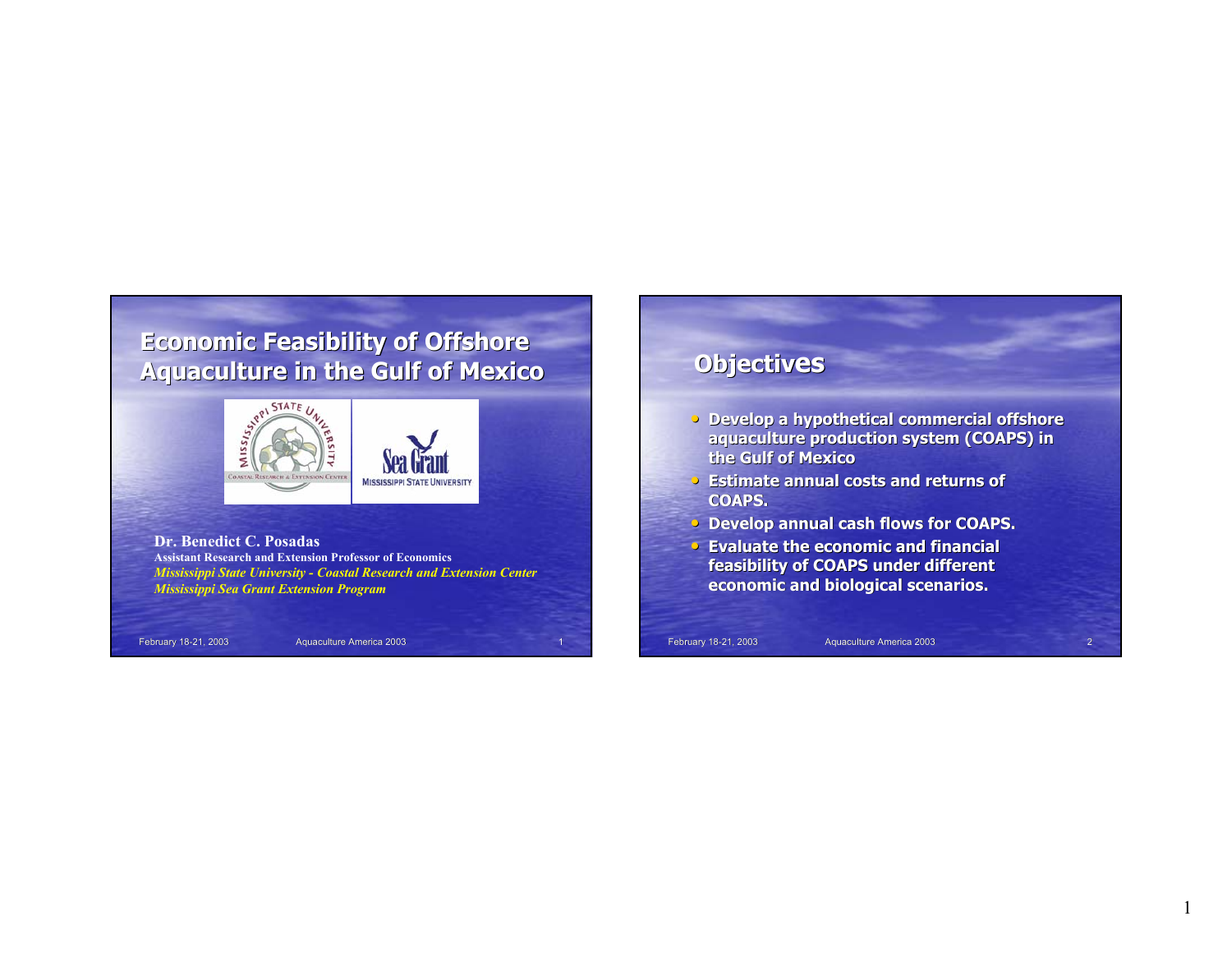

## **Offshore Aquaculture Production System**

**• Aquaculture Service Vehicle (ASV)** 

- **3,000-m3 Ocean Spar Sea Station (OSSS) cages**
- **Moorings, feed distribution system and net cleaners**
- **Service boats**

February 18-21, 2003 Aquaculture America 2003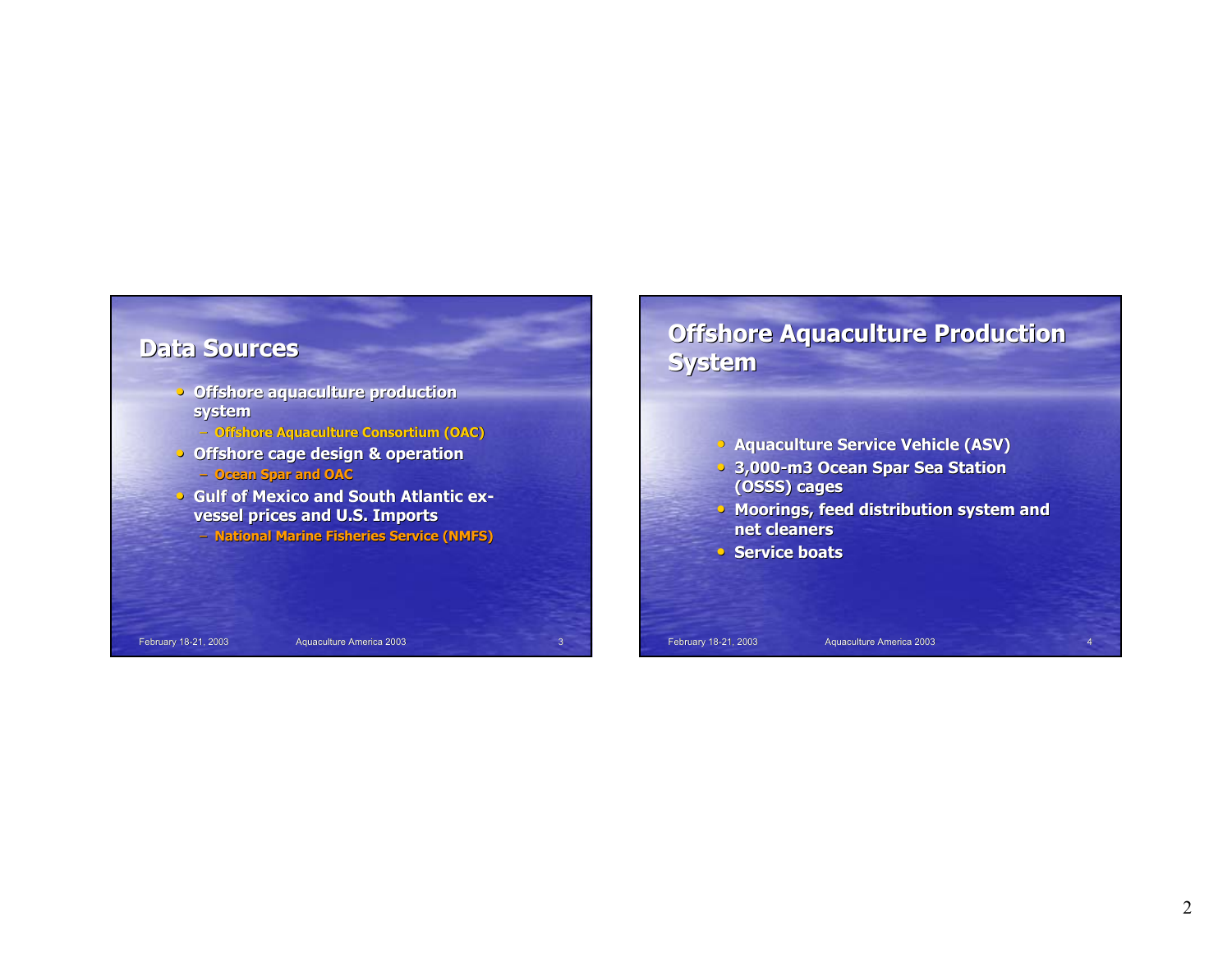![](_page_2_Figure_0.jpeg)

February 18-21, 2003 **Aquaculture America 2003** 5

### **Initial Fixed Investment (12-cages or 36,000 m3) cages or 36,000 m3)**

| <b>Item</b>                       | Total Cost (US\$) US\$/m3 |     |
|-----------------------------------|---------------------------|-----|
| <b>Onshore support facilities</b> | 0.33                      | 9   |
| <b>Offshore facilities</b>        | 3.52                      | 98  |
| <b>Total investment</b>           | 3.85                      | 107 |
|                                   |                           |     |
|                                   |                           |     |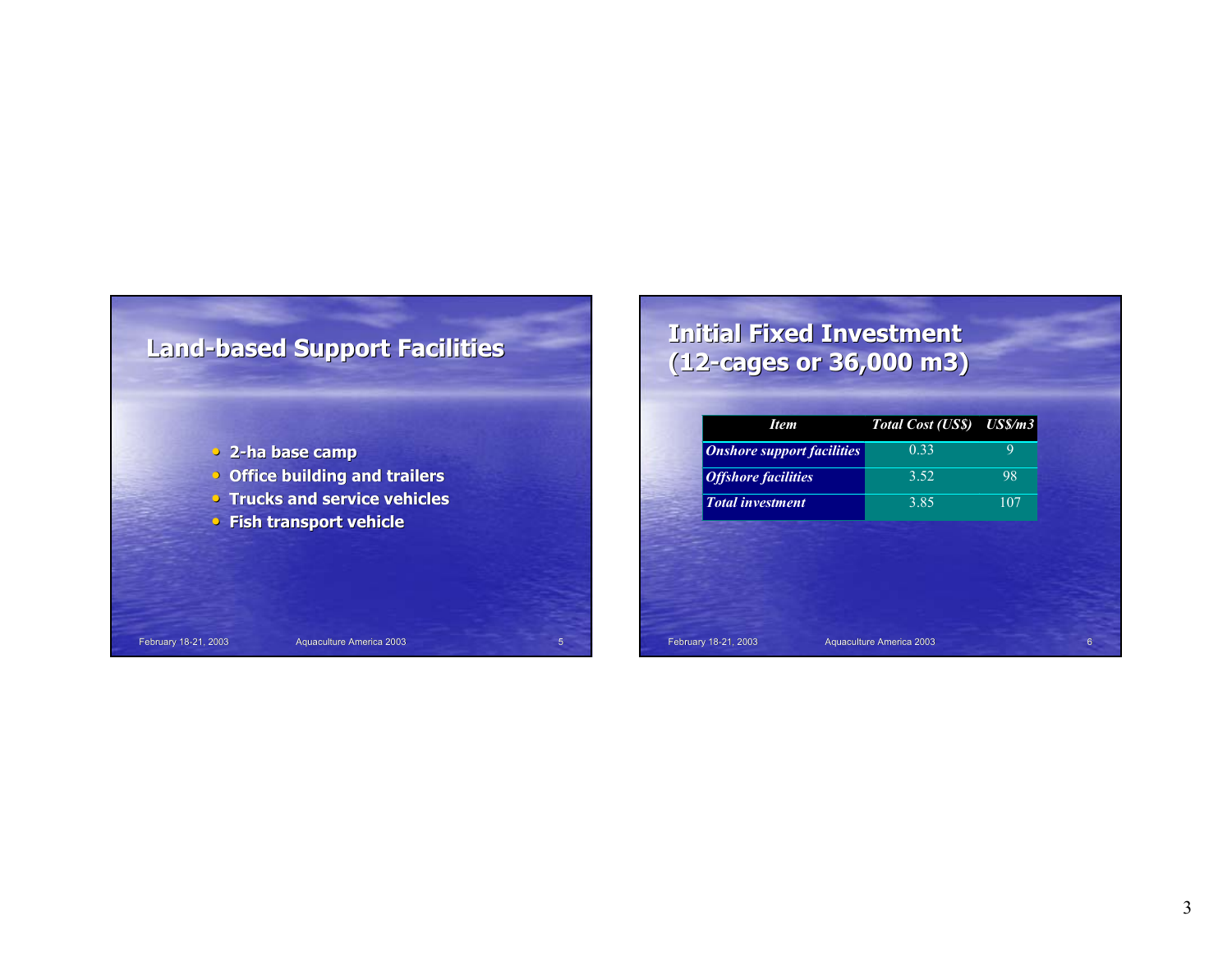![](_page_3_Figure_0.jpeg)

- **Base model assumptions**
- **Improved growth (+25%)**
- **Enhanced market Enhanced market(+US\$1/kg)**
- **Enhanced market + Enhanced market + improved growth**
- **Increased or reduced capital outlay**
- **Higher or lower FCR & feed costs**
- **Element of risk & Element risk & uncertainty**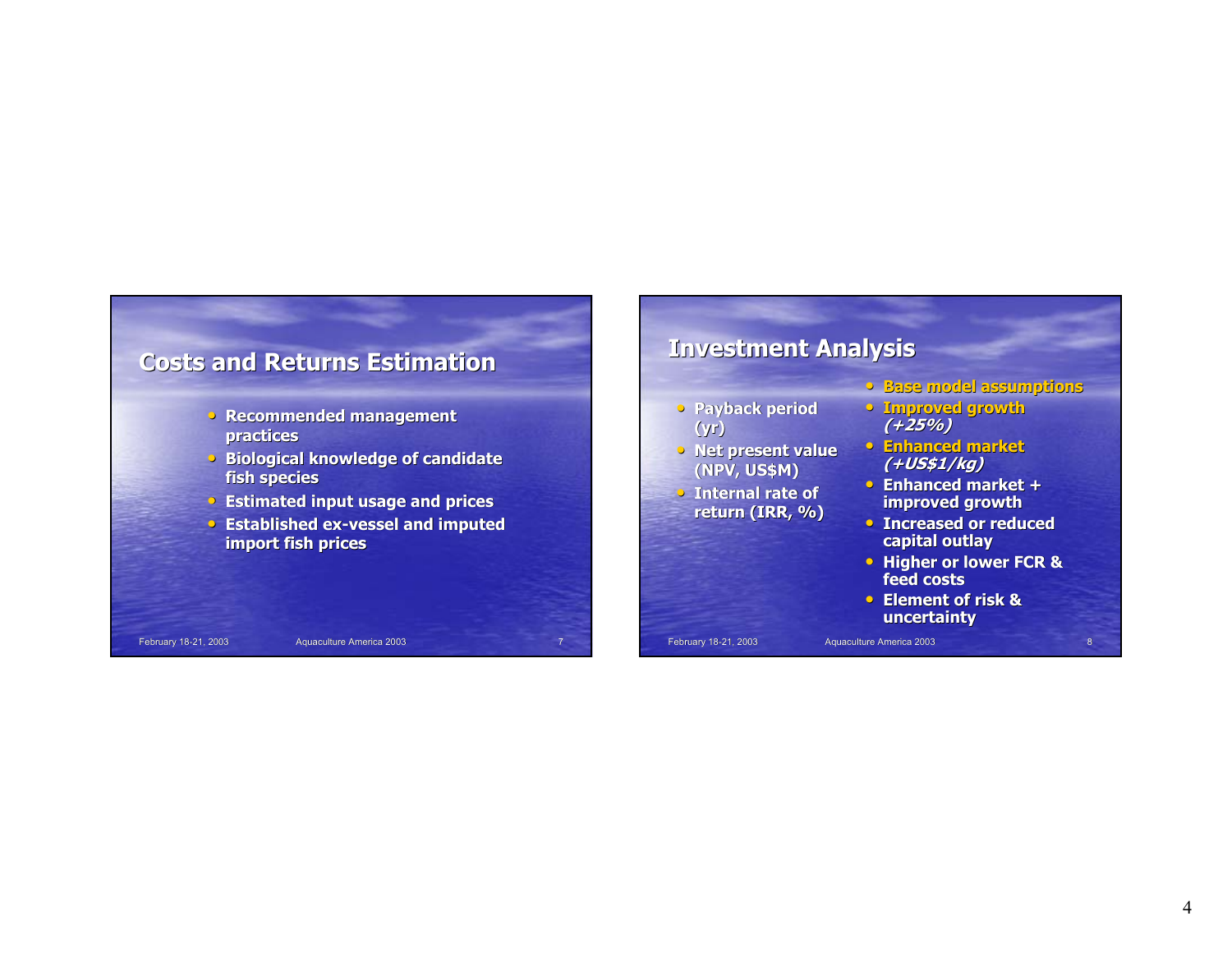![](_page_4_Figure_0.jpeg)

#### **Cobia or Lemon Fish or Ling Rachycentron Rachycentron canadum**

![](_page_4_Picture_2.jpeg)

- Successfully cultured in **ponds and cages in ponds and cages in Taiwan. Taiwan.**
- **Can be grown to at least 5 kg in 12 months. kg in 12**
- **Successfully spawned in USA.**
- **Commercial harvesting is** subject to state and **federal regulations**

February 18-21, 2003 Aquaculture America 2003 10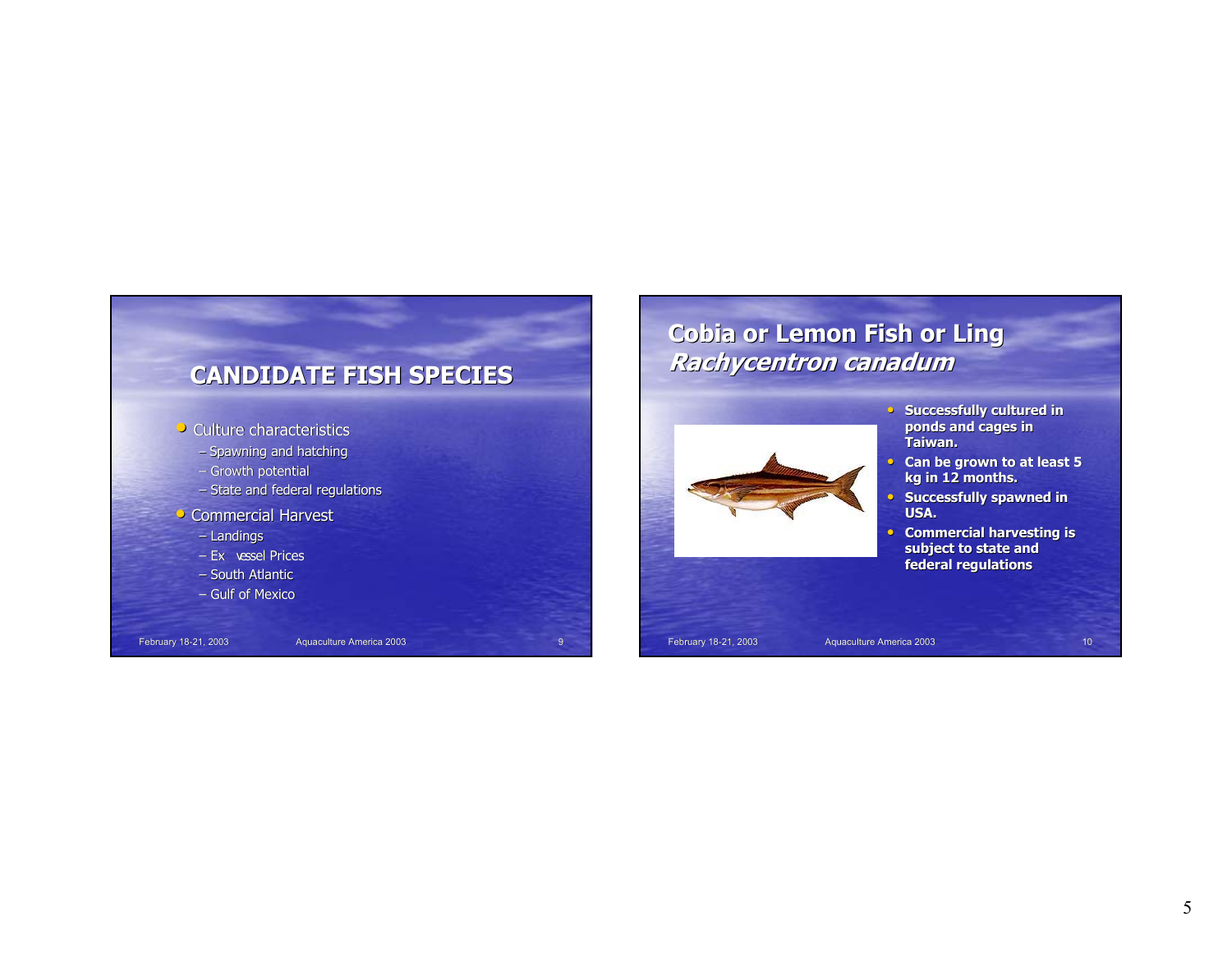![](_page_5_Figure_0.jpeg)

![](_page_5_Picture_1.jpeg)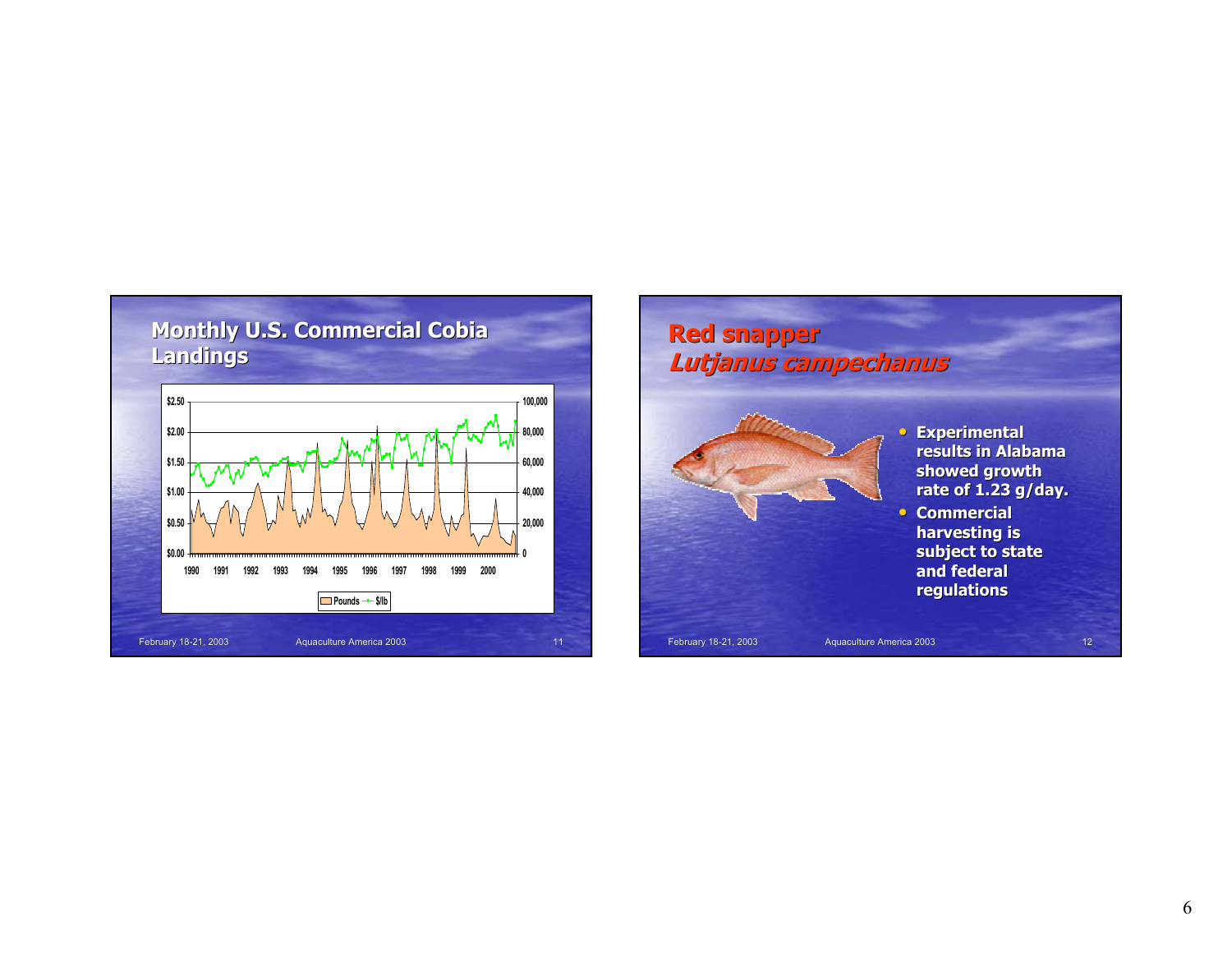![](_page_6_Figure_0.jpeg)

![](_page_6_Picture_1.jpeg)

- **Commercial harvesting**
- **Illegal to harvest or possess in federal possess in federal waters**

February 18-21, 2003 Aquaculture America 2003 14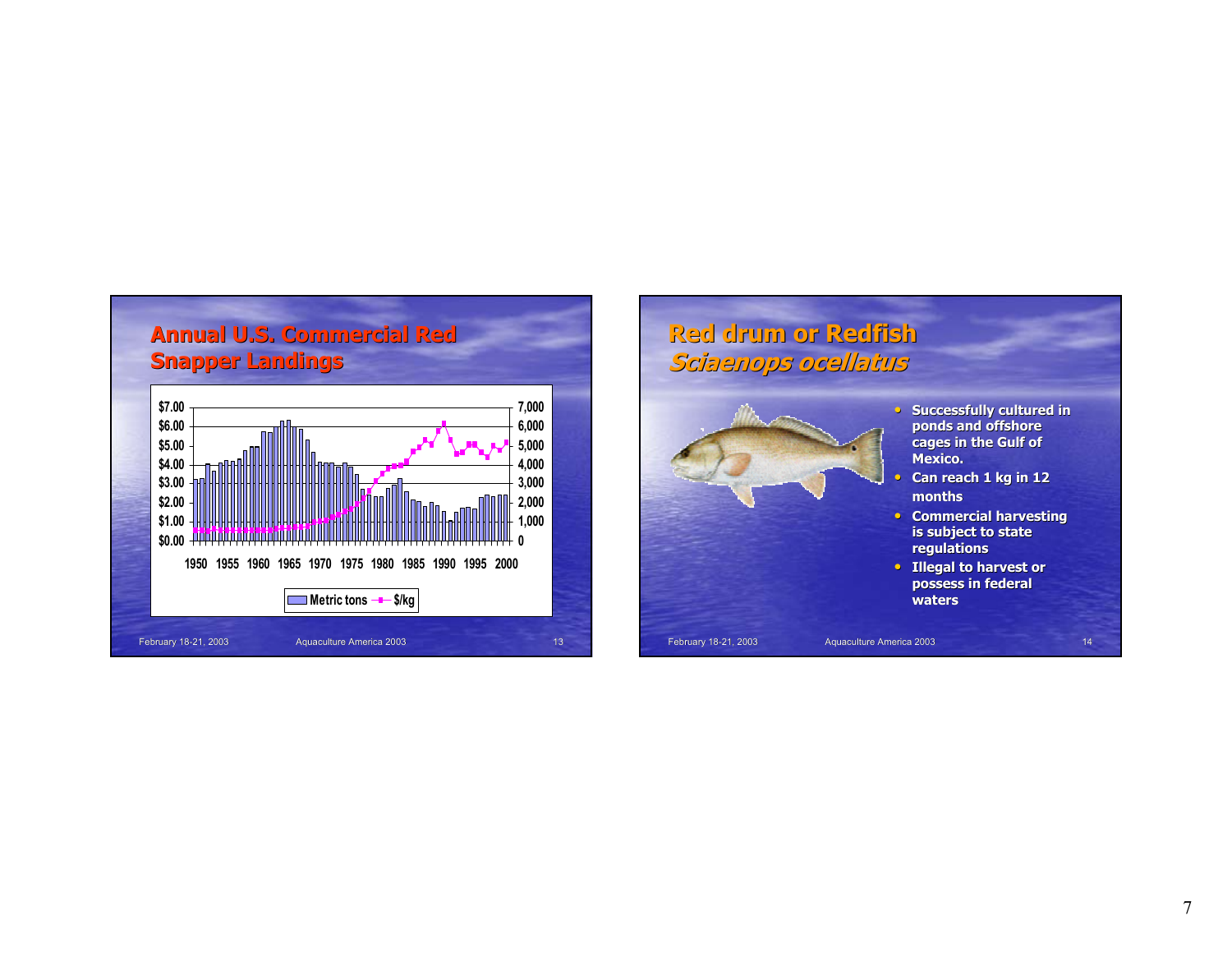![](_page_7_Figure_0.jpeg)

![](_page_7_Figure_1.jpeg)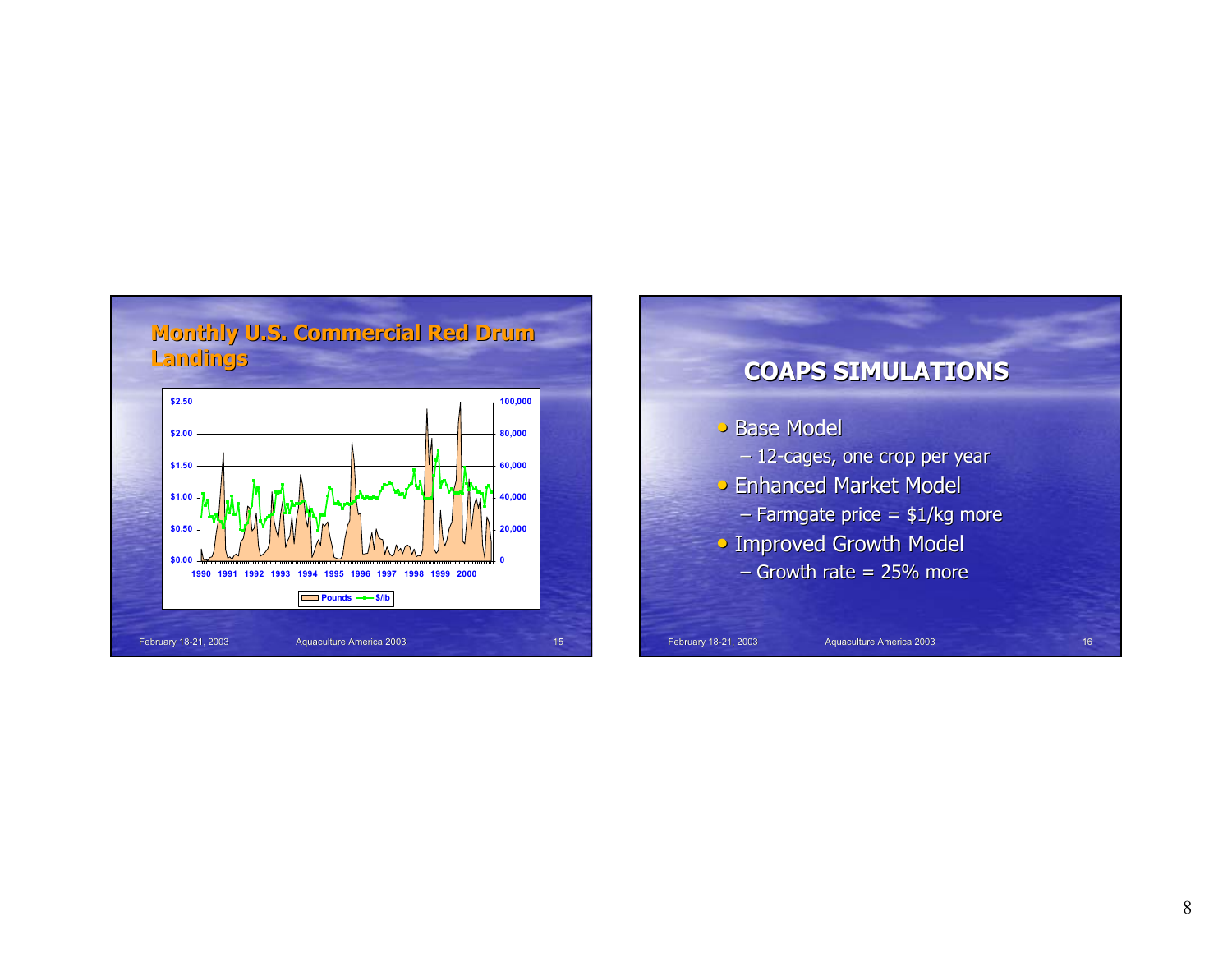| 12- Cage COAPS Base Model     |               |                 |                    |                    |  |
|-------------------------------|---------------|-----------------|--------------------|--------------------|--|
| Item                          | Unit          | COBIA12         | SNAP <sub>12</sub> | DRUM <sub>12</sub> |  |
| <b>Stocking density</b>       | Fish/m3       | $\overline{7}$  | 83                 | 41                 |  |
| <b>Growth rate</b>            | G/month       | 583             | 37                 | 80                 |  |
| <b>Ex-vessel price</b>        | $$$ /kg       | 4.25            | 4.50               | 3.75               |  |
| <b>Harvest size</b>           | Kg/fish       | 5.25            | 0.45               | 0.97               |  |
| <b>Fish production</b>        | 1000 mt/yr    | 1.08            | 1.08               | 1.08               |  |
| <b>Net returns</b>            | \$M/yr        | 0.8             | <0                 | <0                 |  |
| Payback priod                 | yr            | 5.6             | <b>Undefined</b>   | <b>Undefined</b>   |  |
| <b>NPV</b>                    | \$M           | 2.56            | <0                 | <0                 |  |
| <b>IRR</b>                    | $\frac{9}{6}$ | 26              | <0                 | < 0                |  |
| <b>Investment</b><br>decision |               | <b>Feasible</b> | Infeasible         | Infeasible         |  |

![](_page_8_Figure_1.jpeg)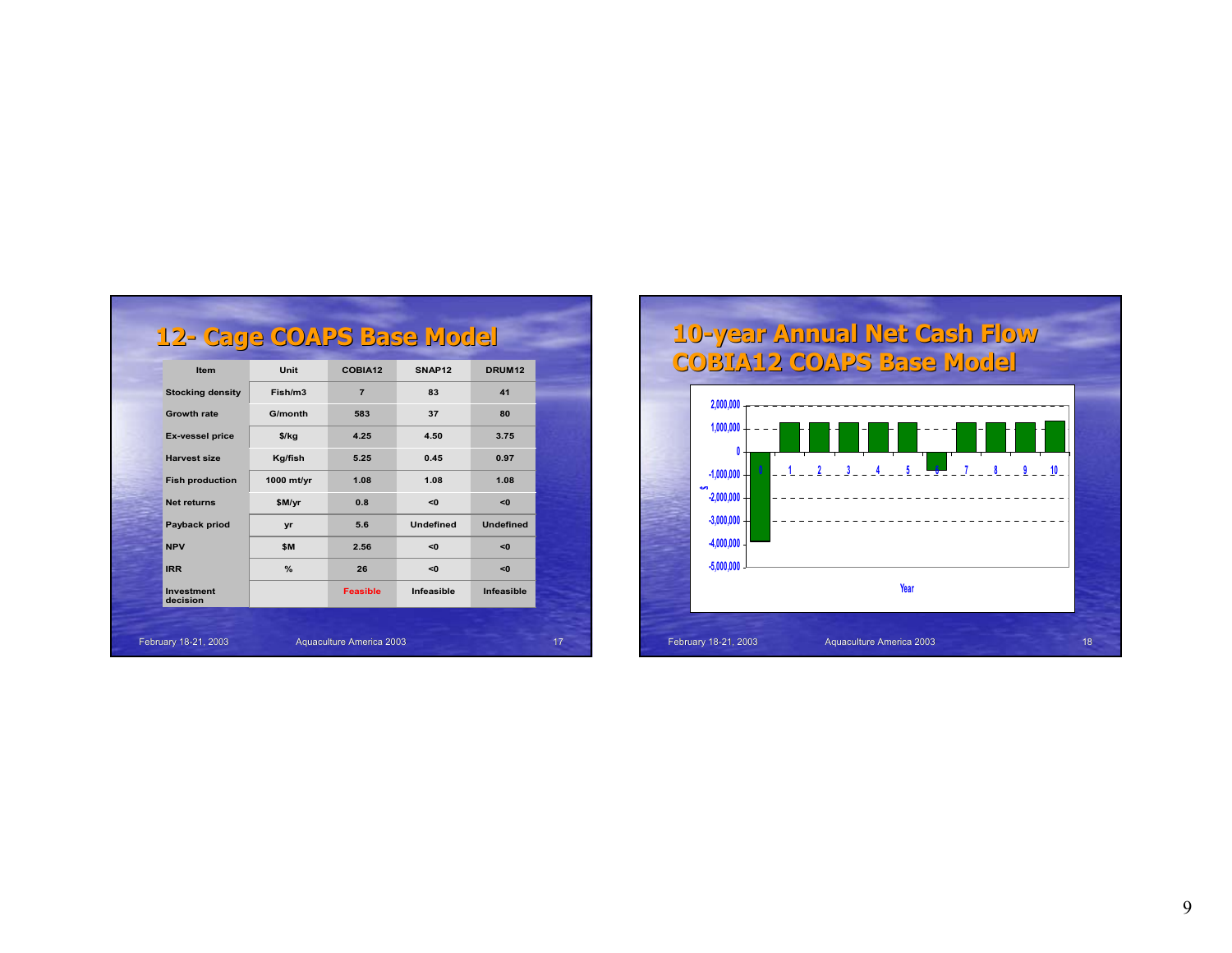![](_page_9_Figure_0.jpeg)

![](_page_9_Figure_1.jpeg)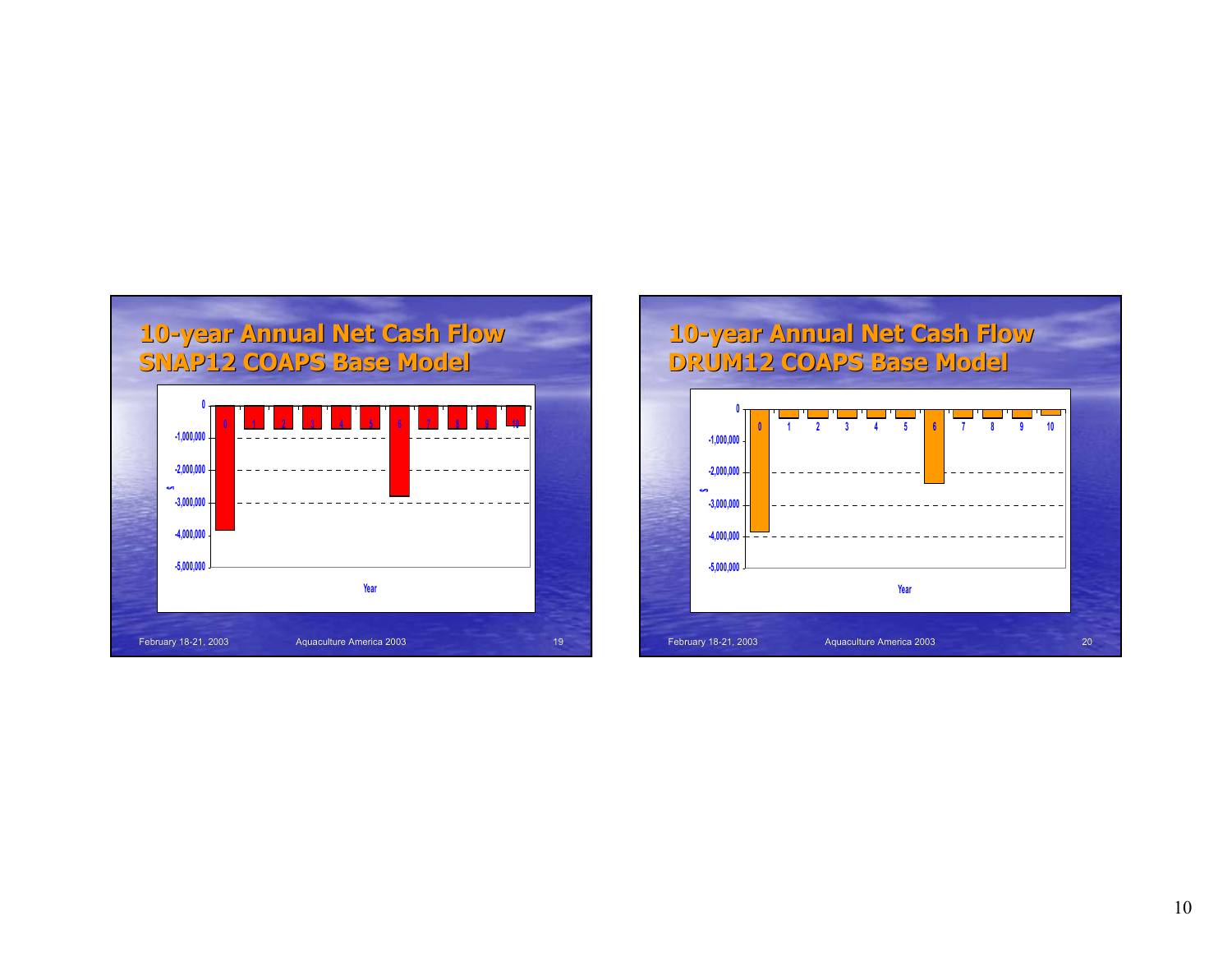| 12- Cage COAPS Enhanced<br>Market Model |             |         |                    |                    |
|-----------------------------------------|-------------|---------|--------------------|--------------------|
| <b>Item</b>                             | <b>Unit</b> | COBIA12 | SNAP <sub>12</sub> | DRUM <sub>12</sub> |
| <b>Stocking density</b>                 | Fish/m3     |         | 83                 | 41                 |
| Growth rate                             | G/month     | 583     | 37                 | 80                 |

| Growth rate                   | G/month        | 583                      | 37                | 80                |    |
|-------------------------------|----------------|--------------------------|-------------------|-------------------|----|
| Ex-vessel price               | $$$ /kg        | 5.25                     | 5.50              | 4.75              |    |
| Harvest size                  | <b>Kg/fish</b> | 5.25                     | 0.45              | 0.97              |    |
| <b>Fish production</b>        | 1000 mt/yr     | 1.08                     | 1.08              | 1.08              |    |
| <b>Net returns</b>            | \$M/yr         | 1.84                     | <0                | 0.17              |    |
| <b>NPV</b>                    | \$M            | 7.84                     | <0                | $-0.45$           |    |
| <b>IRR</b>                    | $\%$           | 53                       | <0                | $\overline{7}$    |    |
| <b>Investment</b><br>decision |                | <b>Feasible</b>          | <b>Infeasible</b> | <b>Infeasible</b> |    |
|                               |                |                          |                   |                   |    |
| February 18-21, 2003          |                | Aquaculture America 2003 |                   |                   | 21 |

#### **12- Cage COAPS Improved Cage COAPS Improved Growth Model Growth Model**

| Item                       | Unit       | COBIA12         | <b>SNAP12</b> | <b>DRUM12</b> |
|----------------------------|------------|-----------------|---------------|---------------|
| <b>Stocking density</b>    | Fish/m3    | 6               | 67            | 33            |
| <b>Growth rate</b>         | G/month    | 729             | 46            | 100           |
| <b>Ex-vessel price</b>     | $$$ /kg    | 4.25            | 4.50          | 3.75          |
| <b>Harvest size</b>        | Kg/fish    | 6.57            | 0.56          | 1.21          |
| <b>Fish production</b>     | 1000 mt/yr | 1.14            | 1.08          | 1.08          |
| <b>Net returns</b>         | \$M/yr     | 1.0             | < 0           | <0            |
| <b>NPV</b>                 | \$M        | 3.4             | < 0           | <0            |
| <b>IRR</b>                 | %          | 32              | < 0           | <0            |
| <b>Investment decision</b> |            | <b>Feasible</b> | Infeasible    | Infeasible    |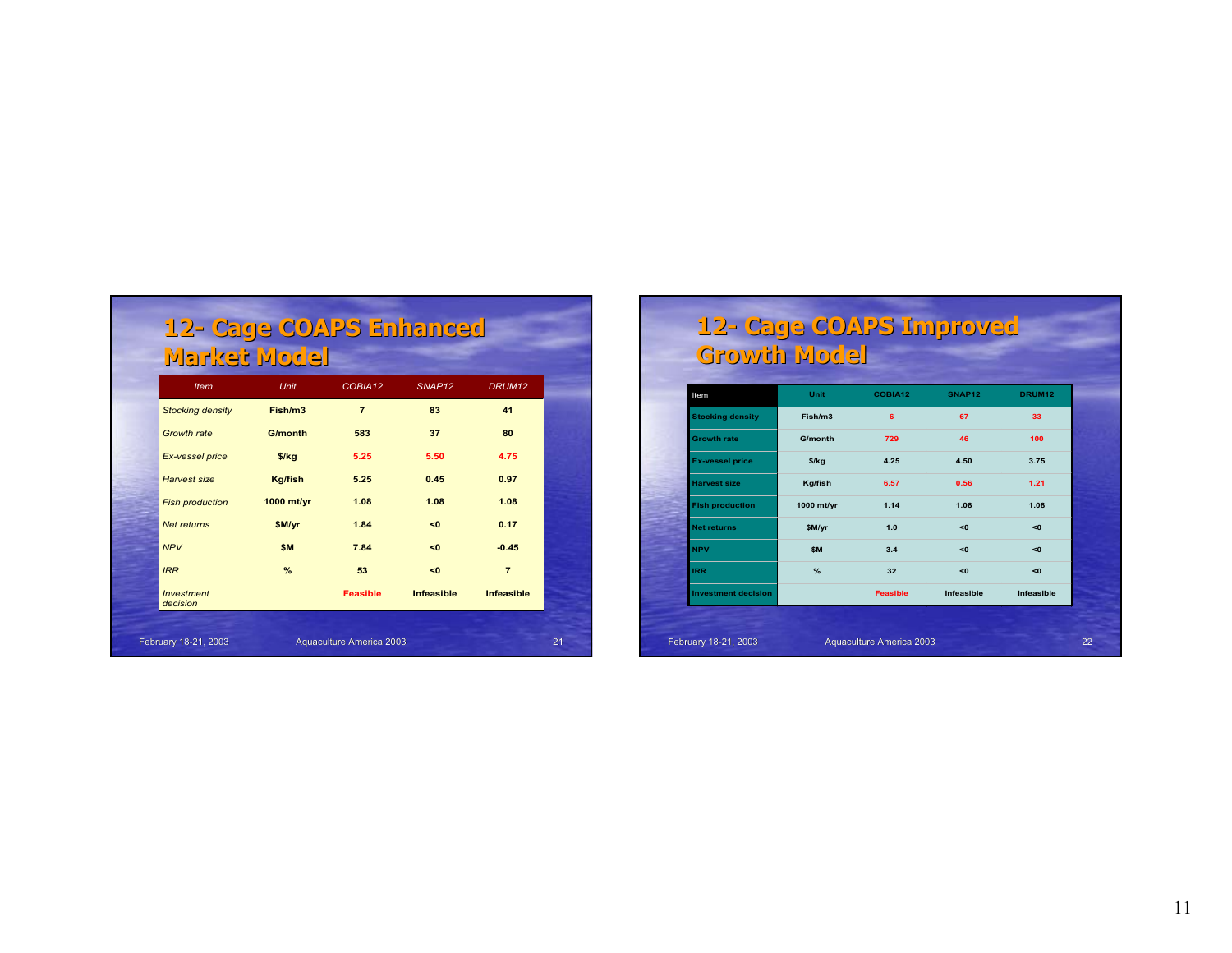![](_page_11_Figure_0.jpeg)

# **Technical Limitations Limitations**

- ASV is still under development:
	- capacity and purchase  $\&$  operating costs
- Environmental monitoring:
	- procedures, equipment, supplies and manpower and costs
- Permitting process:
	- forms, agencies, length of time and costs

February 18-21, 2003 Aquaculture America 2003 Aquaculture America 2003 24